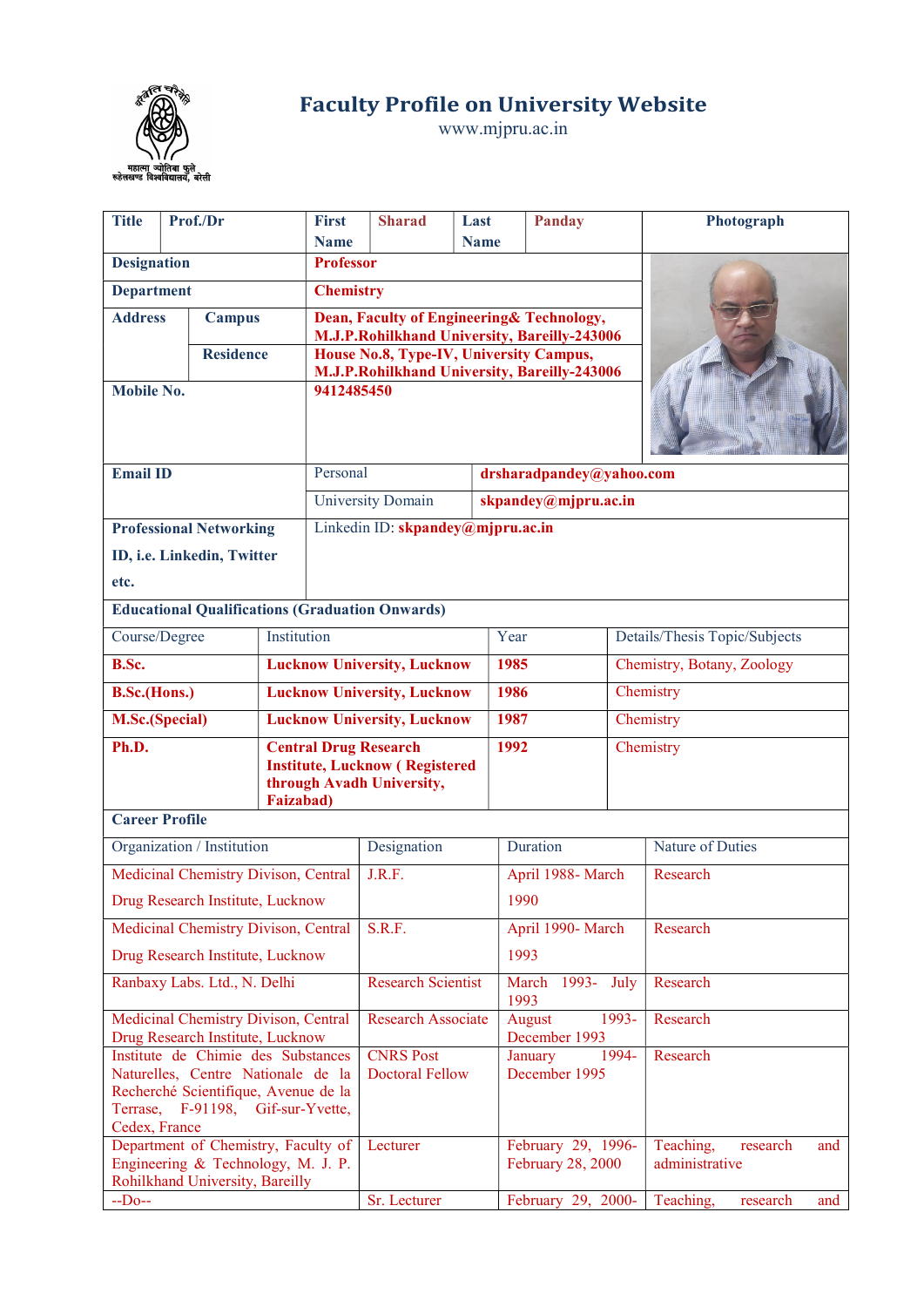|                                                                                                           |                                                    |               |                            |                   | September 28, 2002                       |        | administrative               |                                          |  |
|-----------------------------------------------------------------------------------------------------------|----------------------------------------------------|---------------|----------------------------|-------------------|------------------------------------------|--------|------------------------------|------------------------------------------|--|
| $-Do-$                                                                                                    |                                                    |               | Reader                     |                   | September 28, 2002-<br>December 31, 2005 |        | administrative               | Teaching, research and                   |  |
| $-Do-$                                                                                                    |                                                    |               | <b>Associate Professor</b> |                   | January 01, 2006-<br>June 30,2010        |        | administrative               | Teaching, research and                   |  |
| $-Do-$                                                                                                    |                                                    |               | Professor                  |                   | July 01, 2010- till<br>date              |        |                              | Teaching, research and<br>administrative |  |
| <b>Research Interests / Specialization</b>                                                                |                                                    |               |                            |                   |                                          |        |                              |                                          |  |
| Synthetic organic chemistry, Medicinal Chemistry, asymmetric synthesis, Synthesis of unnatural aminoacids |                                                    |               |                            |                   |                                          |        |                              |                                          |  |
| Research Experience in Years: 28 Years after Ph.D.                                                        |                                                    |               |                            |                   |                                          |        |                              |                                          |  |
| <b>No of Research Scholars Successfully Guided</b>                                                        |                                                    |               |                            |                   |                                          |        |                              |                                          |  |
| Name of Programme                                                                                         |                                                    | Awarded       |                            |                   | <b>Under Supervision</b>                 |        |                              |                                          |  |
| Ph.D.                                                                                                     |                                                    | 02            |                            |                   | 02                                       |        |                              |                                          |  |
| M.Phil.                                                                                                   |                                                    | ----          |                            |                   | -----                                    |        |                              |                                          |  |
| <b>Dissertation</b>                                                                                       |                                                    | -----         |                            |                   | -----                                    |        |                              |                                          |  |
| (M.Ed./M.A.)                                                                                              |                                                    |               |                            |                   |                                          |        |                              |                                          |  |
| Researcher/                                                                                               | <b>Scopus</b>                                      |               | <b>Orcid</b>               |                   | <b>Publons</b>                           | Vidwan |                              | <b>Google Scholar</b>                    |  |
| <b>Expert ID</b><br>Web of                                                                                | 7004450627                                         |               | $0000 - 0001 -$            |                   | skpandey@mjpru.                          | 165286 |                              | hod.ch@mjpru.                            |  |
| Science                                                                                                   |                                                    |               | 6588-3690                  | ac.in             |                                          |        |                              | ac.in                                    |  |
| Researcher                                                                                                |                                                    |               |                            |                   |                                          |        |                              |                                          |  |
| ID:                                                                                                       |                                                    |               |                            |                   |                                          |        |                              |                                          |  |
| AAP-3187-                                                                                                 |                                                    |               |                            |                   |                                          |        |                              |                                          |  |
| 2020                                                                                                      |                                                    |               |                            |                   |                                          |        |                              |                                          |  |
| Teaching Experience (Subjects/Courses Taught): 24 Years and 6 months                                      |                                                    |               |                            |                   |                                          |        |                              |                                          |  |
| Chemistry-I, (B.Tech. I Semester),<br>Environmental Chemistry (B.Tech. II Semester),                      |                                                    |               |                            |                   |                                          |        |                              |                                          |  |
| Pharmaceutical Chemistry (Natural product chemistry)(B.Pharm. III Semester)                               |                                                    |               |                            |                   |                                          |        |                              |                                          |  |
| (Applied organic Chemistry (B.Tech III Semester, CH branch)                                               |                                                    |               |                            |                   |                                          |        |                              |                                          |  |
| Medicinal Chemistry (B.Pharm. VI Semester),                                                               |                                                    |               |                            |                   |                                          |        |                              |                                          |  |
| Chemistry-I lab (B.Tech. I Semester)                                                                      |                                                    |               |                            |                   |                                          |        |                              |                                          |  |
| Applied Organic Chemistry lab (B.Tech III Semester, CH branch),                                           |                                                    |               |                            |                   |                                          |        |                              |                                          |  |
| Pharmaceutical chemistry lab (B.Pharm. III Semester)                                                      |                                                    |               |                            |                   |                                          |        |                              |                                          |  |
| Organic Chemistry-I& II( M.Sc.I& II Semester)                                                             |                                                    |               |                            |                   |                                          |        |                              |                                          |  |
| Medicinal Chemistry I&II(M.Sc.III& IVSemester),                                                           |                                                    |               |                            |                   |                                          |        |                              |                                          |  |
| Organic synthesis lab(M.Sc III& IV Semester)                                                              |                                                    |               |                            |                   |                                          |        |                              |                                          |  |
|                                                                                                           | Honours / Awards & Fellowship FOR OUTSTANDING WORK |               |                            |                   |                                          |        |                              |                                          |  |
|                                                                                                           | <b>Name of Award/Fellowship</b>                    |               |                            |                   | <b>Awarded By</b>                        |        |                              |                                          |  |
|                                                                                                           | <b>Name of Governmental</b>                        |               |                            | <b>Name of</b>    |                                          |        | <b>Name of International</b> |                                          |  |
|                                                                                                           |                                                    | <b>Agency</b> |                            |                   | Government<br><b>Supported</b>           |        |                              | <b>Recognized Body</b>                   |  |
|                                                                                                           |                                                    |               |                            |                   | Organization/                            |        |                              |                                          |  |
|                                                                                                           |                                                    |               |                            | <b>Department</b> |                                          |        |                              |                                          |  |
| <b>CSIR-UGC Joint Junior</b>                                                                              |                                                    | <b>CSIR</b>   |                            |                   | <b>Central Drug</b>                      |        |                              | Counsil of Scientific and                |  |
| <b>Research Fellowship</b>                                                                                |                                                    |               |                            |                   | Research Institute,                      |        |                              | Industrial Research, N.                  |  |
|                                                                                                           |                                                    |               |                            |                   | Lucknow                                  |        | Delhi                        |                                          |  |
|                                                                                                           |                                                    |               |                            |                   |                                          |        |                              |                                          |  |
|                                                                                                           |                                                    |               |                            |                   |                                          |        |                              |                                          |  |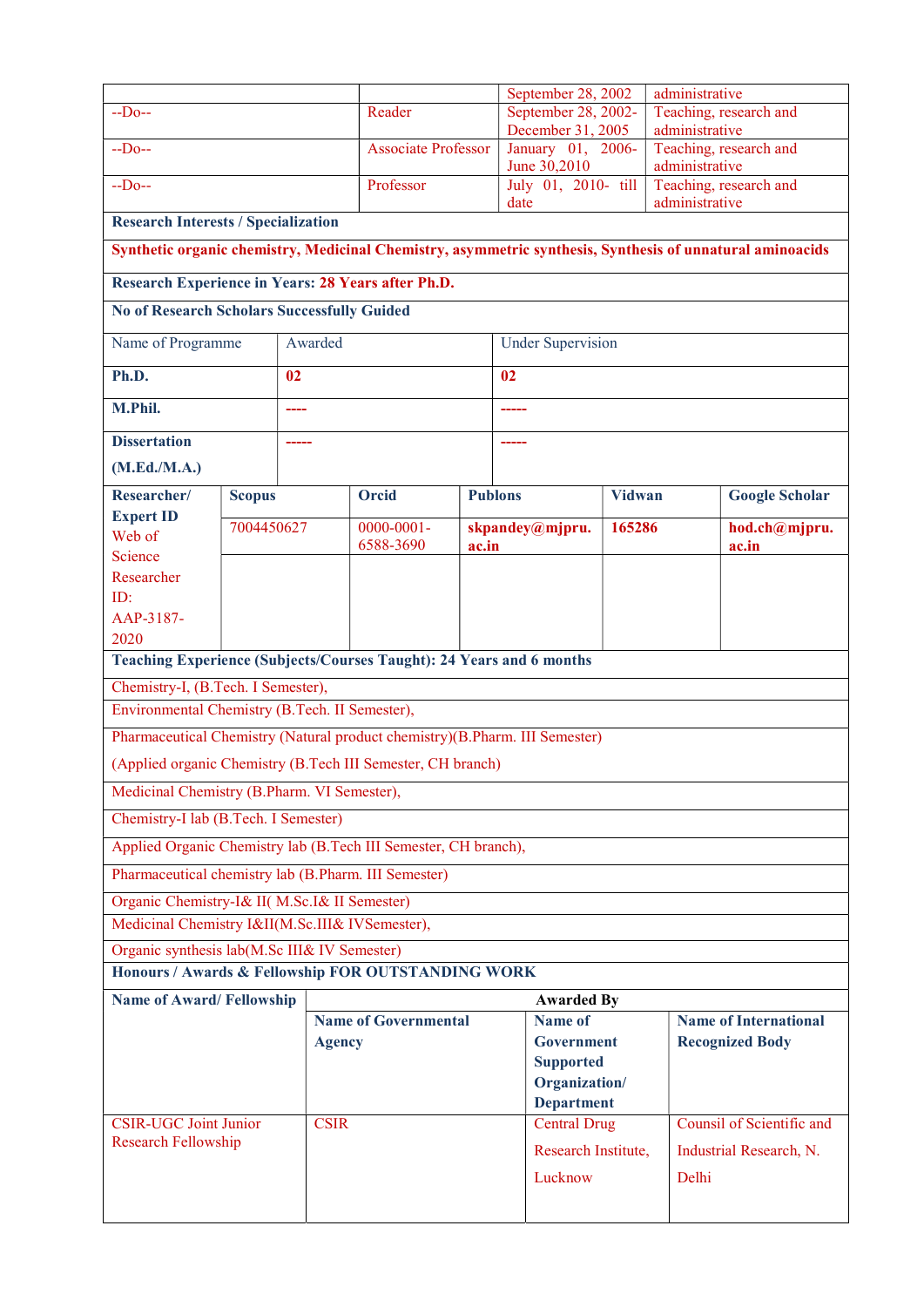| <b>CNRS Post Doctoral Fellow</b>                        |                |                                        | Centre Nationale De La        |               |                                    |    |                | Institut de Chimie         |                | Centre Nationale De La           |               |  |
|---------------------------------------------------------|----------------|----------------------------------------|-------------------------------|---------------|------------------------------------|----|----------------|----------------------------|----------------|----------------------------------|---------------|--|
|                                                         |                |                                        | Recherche Scientifique (CNRS) |               |                                    |    |                | des Substances             |                | Recherche Scientifique           |               |  |
|                                                         |                |                                        |                               |               |                                    |    |                | Naturelles, Avenue         |                | (CNRS), France                   |               |  |
|                                                         |                |                                        |                               |               |                                    |    |                | de la Terrasse, Gif-       |                |                                  |               |  |
|                                                         |                |                                        |                               |               |                                    |    |                | sur-Yvette, France         |                |                                  |               |  |
|                                                         |                |                                        |                               |               |                                    |    |                |                            |                |                                  |               |  |
| Best Achievement award in                               |                |                                        |                               |               | Global Society for Health and      |    |                | Global Society for         |                | <b>Global Society for Health</b> |               |  |
| organic/Medicinal Chemistry                             |                |                                        |                               |               | <b>Educational Growth, N.Delhi</b> |    |                | Health and                 |                | and Educational Growth,          |               |  |
|                                                         |                |                                        |                               |               |                                    |    |                | Educational                |                | N.Delhi                          |               |  |
|                                                         |                |                                        |                               |               |                                    |    |                | Growth, N.Delhi            |                |                                  |               |  |
| <b>Distinguished Faculty Award</b>                      |                |                                        |                               |               | Venus International Foundation,    |    |                | <b>Venus International</b> |                | Venus International              |               |  |
| in Organic/Medicinal                                    |                |                                        |                               |               |                                    |    |                |                            |                |                                  |               |  |
| Chemistry (VIFA-2016)                                   |                |                                        | Chennai                       |               |                                    |    | Foundation,    |                            |                | Foundation, Chennai              |               |  |
|                                                         |                |                                        |                               |               |                                    |    | Chennai        |                            |                |                                  |               |  |
| <b>Publications /Academic Activities (Numbers Only)</b> |                |                                        |                               |               |                                    |    |                |                            |                |                                  |               |  |
| Books &                                                 |                | <b>Research Papers</b>                 |                               | 16            | Papers                             |    | 0 <sub>5</sub> | Seminars/                  | 0 <sub>5</sub> | Research                         | 03            |  |
| Monographs                                              |                | Published in                           |                               |               | Presented in                       |    | (Inter         | Conferenc                  |                | Projects                         |               |  |
| (Single                                                 |                | International                          |                               |               | Seminars/                          |    | nation         | es                         |                | (Completed):                     |               |  |
| Author)                                                 |                | Journals:                              |                               |               | Conferences:                       |    | al)            | Organized                  |                |                                  |               |  |
|                                                         |                |                                        |                               |               |                                    |    |                |                            |                |                                  |               |  |
| Books (Co-                                              | $\overline{a}$ | <b>Research Papers</b><br>Published in |                               | 06            | Seminar/<br>Conferences            |    |                | Workshops                  | 0 <sup>3</sup> | Research                         | 01            |  |
| authored)                                               |                | Other Journals:                        |                               |               | Attended                           |    |                | Organized                  |                | Projects<br>(Ongoing)            | min           |  |
|                                                         |                |                                        |                               |               |                                    |    |                |                            |                |                                  | <sub>or</sub> |  |
| <b>Books</b>                                            |                | Articles                               |                               | $\frac{1}{2}$ | <b>Sessions</b>                    | 04 |                | Membershi                  | 04             | Foreign                          | 01            |  |
| Published in<br>(Edited)                                |                |                                        |                               | Chaired in    |                                    |    | p of           |                            | Countries      |                                  |               |  |
| Popular Fora,<br>Chapters in<br>$\overline{\mathbf{3}}$ |                |                                        |                               | Seminars/     |                                    |    | Academic/      |                            | Visited for    |                                  |               |  |
| e.g., Websites,<br><b>Edited Books:</b>                 |                |                                        |                               | Conferences   |                                    |    | Profession     |                            | Academic       |                                  |               |  |
|                                                         |                | Blogs,                                 |                               |               | Resource                           | 02 |                | al Bodies                  |                | Assignments                      |               |  |
|                                                         |                | Newspapers,                            |                               |               | Lectures                           |    |                |                            |                |                                  |               |  |
|                                                         |                | Magazines etc.                         |                               |               | Delivered                          |    |                |                            |                |                                  |               |  |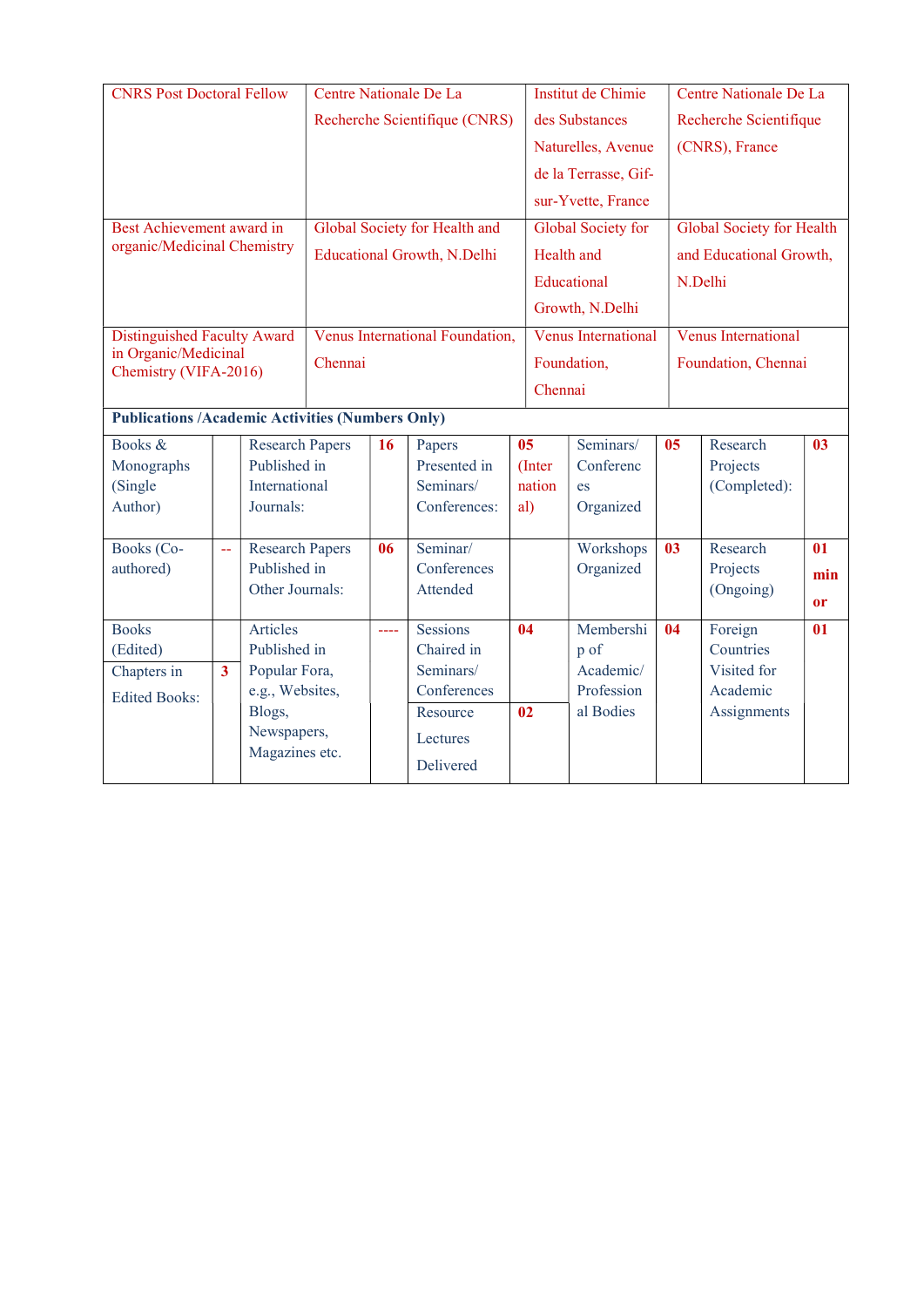| <b>Details of Publications /Academic Activities (2010 Onwards)</b><br>(a) Authored Books/Monographs |                                                                                                                                                                  |                                                                                                                                               |                                                                                               |       |                                                  |               |                  |      |                      |
|-----------------------------------------------------------------------------------------------------|------------------------------------------------------------------------------------------------------------------------------------------------------------------|-----------------------------------------------------------------------------------------------------------------------------------------------|-----------------------------------------------------------------------------------------------|-------|--------------------------------------------------|---------------|------------------|------|----------------------|
|                                                                                                     |                                                                                                                                                                  |                                                                                                                                               |                                                                                               |       | <b>Publisher</b><br><b>ISBN No</b>               |               |                  |      |                      |
| <b>Name of Book</b>                                                                                 |                                                                                                                                                                  | <b>Year of Publication</b><br>-----                                                                                                           |                                                                                               |       |                                                  |               |                  |      |                      |
| (b) Edited Books                                                                                    |                                                                                                                                                                  |                                                                                                                                               |                                                                                               |       |                                                  |               |                  |      |                      |
| <b>Year of</b><br><b>Publication</b>                                                                | <b>Title</b>                                                                                                                                                     |                                                                                                                                               | <b>Publisher</b>                                                                              |       | <b>ISBN</b>                                      |               | <b>DOI</b> No.   |      | <b>Citations</b>     |
|                                                                                                     |                                                                                                                                                                  |                                                                                                                                               |                                                                                               |       |                                                  |               |                  |      |                      |
|                                                                                                     |                                                                                                                                                                  |                                                                                                                                               | (c) Papers Published in UGC Care Listed /Indexed/ Peer Reviewed Journals                      |       |                                                  |               |                  |      |                      |
| Year of<br><b>Publication</b>                                                                       | <b>Title</b>                                                                                                                                                     |                                                                                                                                               | Name of<br><b>Journal</b>                                                                     |       | <b>ISSN No</b>                                   |               | <b>Citations</b> |      | <b>Impact Factor</b> |
| 2010                                                                                                | An<br>benzyl5-<br>(1Himidazol-<br>1ylmethyl)-<br>2pyrrolidinone(<br>antihypertensive<br>agent                                                                    | Efficient<br>Synthesis of $(5S)-1$ -<br>MM1): A novel                                                                                         | Medicinal<br>Chemistry<br>Research, 19,<br><b>PP S73-S74</b>                                  | (web) | ISSN:1054-<br>2523 (print);<br>1554-8120         | $\frac{1}{2}$ |                  | 1.78 |                      |
| 2011                                                                                                | and<br>the<br>derivatization<br>Pyroglutamat<br>Pyroglutamates                                                                                                   | A Straight Forward<br>Facile<br>Approach towards<br>$N-$<br>of<br><b>es</b><br>through Mitsunobu<br>Reaction: Synthesis<br>of N-alkyl/ N-acyl | Synthetic<br>Communicatio<br>ns, Online: 30<br>Jun 2011, PP<br>41, 3654-3661<br>(2011, Print) | 1532- | <b>ISSN 0039-</b><br>7911(Print)<br>$2432$ (web) | 06            |                  | 1.4  |                      |
| 2011                                                                                                | Advances in<br>the chemistry<br>of proline and<br>its derivatives:<br>an excellent<br>amino acid<br>with versatile<br>applications in<br>asymmetric<br>synthesis |                                                                                                                                               | Tetrahedron:<br>Aymmetry, 22,<br>1817-1847<br>(2011)                                          | 4166  | ISSN: 0957-                                      | 104           |                  | 2.6  |                      |
| 2011                                                                                                | An                                                                                                                                                               | efficient<br>and                                                                                                                              | Medicinal                                                                                     |       | ISSN: 1054-                                      | 07            |                  | 1.78 |                      |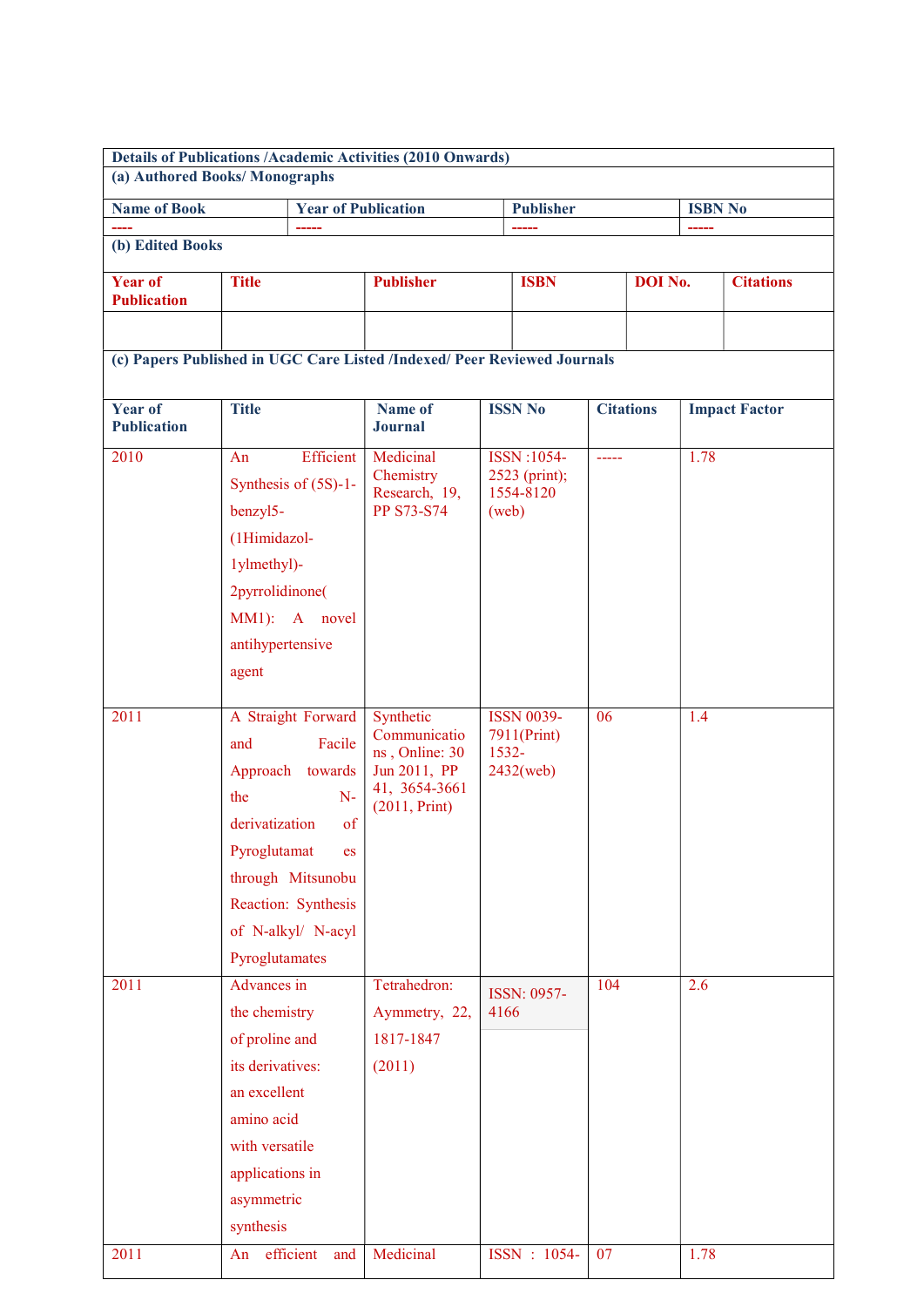|                   | straight<br>forward                   | Chemistry                      | $2523$ (print); |                 |       |
|-------------------|---------------------------------------|--------------------------------|-----------------|-----------------|-------|
|                   | synthesis of $(5S)-1$ -               | Research,<br>21                | 1554-8120       |                 |       |
|                   | $benzyl-5(1H-$                        | $(3),04-01-2011$               | (web)           |                 |       |
|                   | imidazol-                             | PP<br>(online):                |                 |                 |       |
|                   | 1ylmethyl)-                           | 321-324 (2012)                 |                 |                 |       |
|                   | 2pyrrolidinone                        |                                |                 |                 |       |
|                   | $(MM1):$ a novel                      |                                |                 |                 |       |
|                   | antihypertensive                      |                                |                 |                 |       |
|                   | agent                                 |                                |                 |                 |       |
| $201\overline{2}$ | catalyzed<br>Acid                     | Indian Journal                 | ISSN:<br>0975-  | 03              | 0.6   |
|                   | condensation<br>$\sigma$              | of Chemistry                   | 0983            |                 |       |
|                   | pyroglutamic<br>acid                  | Section<br>$\bf{B}$            | (Online);       |                 |       |
|                   | with arylaldehydes:                   | 51(12)                         | 0376-4699       |                 |       |
|                   | Synthesis of (3R,                     | PP 1781-1784                   | (Print)         |                 |       |
|                   | $7aS$ -                               | (2012)                         |                 |                 |       |
|                   | 3aryldihydropy                        |                                |                 |                 |       |
|                   | $\left[1,\right]$<br>rrolo<br>$2-c$ ] |                                |                 |                 |       |
|                   | oxazol-1, 5(3H, 6H)                   |                                |                 |                 |       |
|                   | dione;                                |                                |                 |                 |       |
| 2015              | efficient<br>and<br>An                | Indian Journal                 | ISSN:<br>0975-  | 03              | 0.6   |
|                   | straight<br>forward                   | of Chemistry                   | 0983            |                 |       |
|                   | for<br>strategy<br>the                | Section<br>B                   | (Online);       |                 |       |
|                   | synthesis<br>$\sigma$                 | 54(07), PP 936-                | 0376-4699       |                 |       |
|                   | enantiomerically                      | 939(2015)                      | (Print)         |                 |       |
|                   | (S)-1benzyl-<br>pure                  |                                |                 |                 |       |
|                   | 5(alkyl/aryl amino)                   |                                |                 |                 |       |
|                   | methyl) pyrrolidin-                   |                                |                 |                 |       |
|                   | 2-ones                                |                                |                 |                 |       |
| 2018              | Sharad<br>Kumar                       | Current                        | ISSN:<br>1875-  | $\frac{1}{2}$   | 0.8   |
|                   | Panday                                | <b>Bioactive</b>               | 6646 (Online)   |                 |       |
|                   | Sodium<br>Enolate                     | Compounds                      | ISSN: 1573-     |                 |       |
|                   | Derived Reactions                     | Vol.<br>14                     | 4072 (Print)    |                 |       |
|                   | of N-Boc and N-                       | $(3), 248 - 253$               |                 |                 |       |
|                   | $benzyl-2-(S)$                        | (2018)                         |                 |                 |       |
|                   | Pyroglutamates                        |                                |                 |                 |       |
|                   | with Electrophiles:                   |                                |                 |                 |       |
|                   | Synthesis<br>of<br>$4-$               |                                |                 |                 |       |
|                   | Substituted and 2-                    |                                |                 |                 |       |
|                   | Substituted                           |                                |                 |                 |       |
|                   | Pyroglutamates                        |                                |                 |                 |       |
| 2019              | Advances<br>in<br>the                 | Mini-Reviews                   | ISSN: 1875-     | $\overline{03}$ | 1.824 |
|                   | Mitsunobu                             | Organic<br>$\operatorname{in}$ | 6298 (Online)   |                 |       |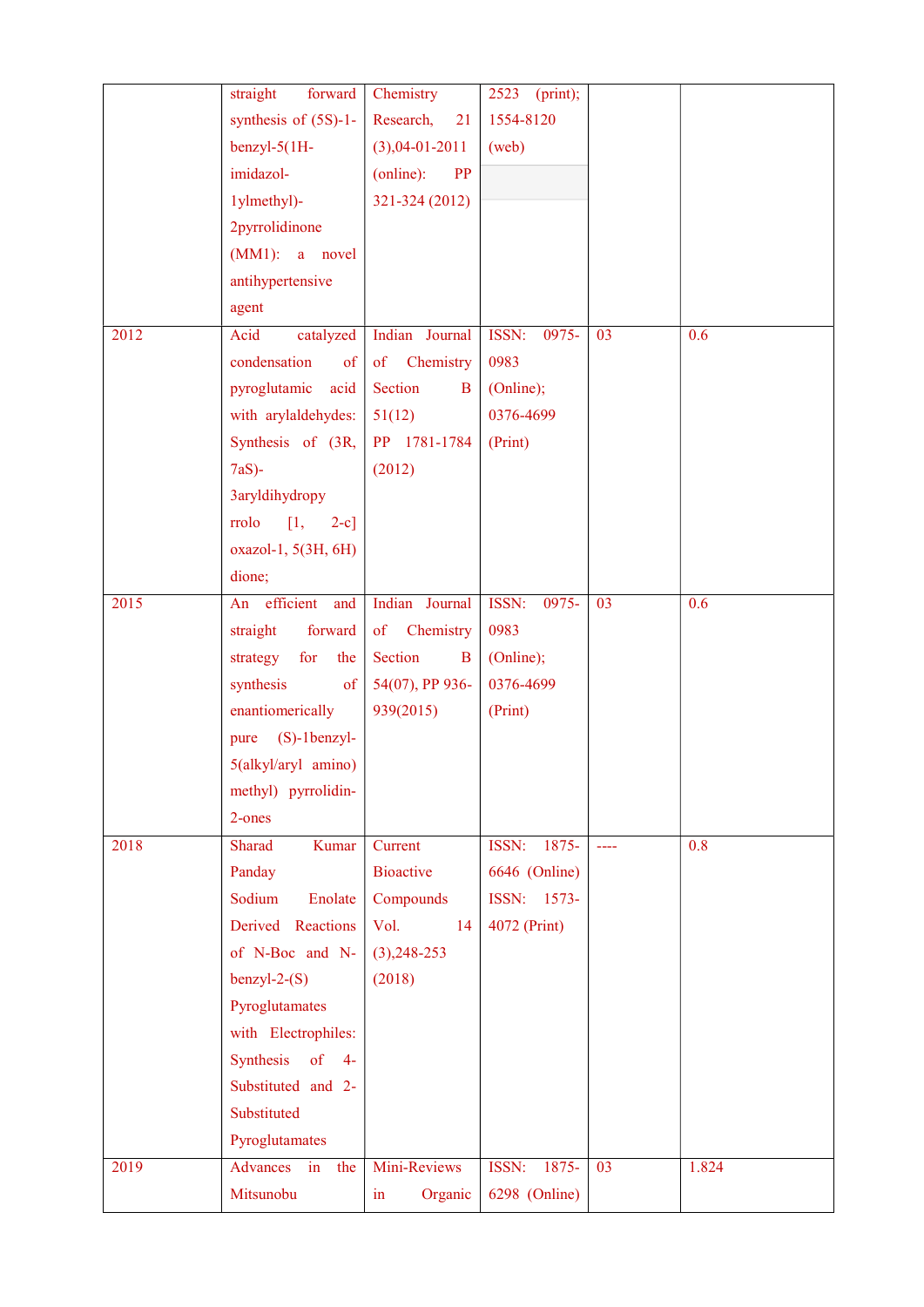|                                             | Reaction:         | An                           | Chemistry, 16                  | ISSN:                    | $1570-$         |                          |            |                           |
|---------------------------------------------|-------------------|------------------------------|--------------------------------|--------------------------|-----------------|--------------------------|------------|---------------------------|
|                                             | <b>Excellent</b>  | Organic                      | PP 127-<br>(2),                | $193X$ (Print)           |                 |                          |            |                           |
|                                             | Protocol          | with                         | 140 (2019)                     |                          |                 |                          |            |                           |
|                                             | Versatile         |                              |                                |                          |                 |                          |            |                           |
|                                             | Applications      |                              |                                |                          |                 |                          |            |                           |
| 2020                                        |                   | Pyroglutamic Acid            | Mini-Reviews                   | ISSN:                    | 1875-           |                          | 1.824      |                           |
|                                             |                   | and its Derivatives:         | Organic<br>$\mathbf{in}$       | 6298 (Online)            |                 |                          |            |                           |
|                                             | The               | Privileged                   | Chemistry,                     | ISSN: 1570-              |                 |                          |            |                           |
|                                             |                   | Precursors for the           | $Vol.17(6)$ ,                  | $193X$ (Print)           |                 |                          |            |                           |
|                                             | Asymmetric        |                              | PP<br>626-646                  |                          |                 |                          |            |                           |
|                                             | Synthesis         | of                           | (2020)                         |                          |                 |                          |            |                           |
|                                             | <b>Bioactive</b>  | Natural                      |                                |                          |                 |                          |            |                           |
|                                             | Products          |                              |                                |                          |                 |                          |            |                           |
| 2020                                        | Asymmetric        |                              | Indian Journal                 | ISSN:                    | 0975-           |                          | 0.6        |                           |
|                                             |                   | synthesis of 2, 4, 5-        | Chemistry<br>of                | 0983                     |                 |                          |            |                           |
|                                             |                   | substituted prolines         | Section                        | (Online);<br>B           |                 |                          |            |                           |
|                                             |                   | through 1, 3-dipolar         | Published                      | 0376-4699<br>on          |                 |                          |            |                           |
|                                             |                   | addition reaction of         | line(July 2020)                | (Print)                  |                 |                          |            |                           |
|                                             | N-arylidene       |                              |                                |                          |                 |                          |            |                           |
|                                             |                   | menthyl esters of $\alpha$ - |                                |                          |                 |                          |            |                           |
|                                             | aminoacid         | with                         |                                |                          |                 |                          |            |                           |
|                                             | methyl acrylate   |                              |                                |                          |                 |                          |            |                           |
| (d) Chapter/Paper Published in Edited Books |                   |                              |                                |                          |                 |                          |            |                           |
| Publication                                 |                   | Title of                     | Title of the                   | Name &                   | Year            | <b>ISBN</b>              | <b>DOI</b> | Citation                  |
| National                                    | Internation       | the Book                     | Chapter                        | Address<br>of            |                 |                          |            | Google/ web<br>of science |
|                                             | al                |                              |                                | Publisher                |                 |                          |            |                           |
|                                             | Internation<br>al | Advance<br>s in              | Angiotensin<br>converting      | <b>Nova</b><br>Science   | 2011<br>(accept | <b>ISBN</b><br>$: 978 -$ |            |                           |
|                                             | <i>(invited)</i>  | Medicine                     | enzyme                         | publishers               | ed in           | $1 -$                    |            |                           |
|                                             | book<br>Chapter)  | and<br>Biology:              | inhibitors: A<br>class of      | , USA                    | 2009            | 6045<br>$6-$             |            |                           |
|                                             |                   | Vol. 5                       | potent                         |                          |                 | $557 -$                  |            |                           |
|                                             |                   |                              | antihyperten<br>sive agents    |                          |                 | 7)(IS<br>BN:             |            |                           |
|                                             |                   |                              |                                |                          |                 | 978-                     |            |                           |
|                                             |                   |                              |                                |                          |                 | $1-$<br>6045             |            |                           |
|                                             |                   |                              |                                |                          |                 | $6-$                     |            |                           |
|                                             |                   |                              |                                |                          |                 | $557 -$<br>7)            |            |                           |
| National                                    |                   | Advance                      | Pyroglutami                    | Allied                   | 2011            | <b>ISBN</b>              |            |                           |
| <i>(invited)</i><br>book                    |                   | ments $\&$<br>Futuristic     | c acid and its<br>derivatives: | Publishers<br>. N. Delhi |                 | $: 978 -$<br>$81 -$      |            |                           |
| Chapter)                                    |                   | Trends in                    | Important                      |                          |                 | 8424-                    |            |                           |
|                                             |                   | Material<br>Science          | precursors<br>for natural      |                          |                 | 706-0                    |            |                           |
|                                             |                   |                              | Products as                    |                          |                 |                          |            |                           |
|                                             |                   |                              | well as<br><b>Bioactive</b>    |                          |                 |                          |            |                           |
|                                             |                   |                              | molecules                      |                          |                 |                          |            |                           |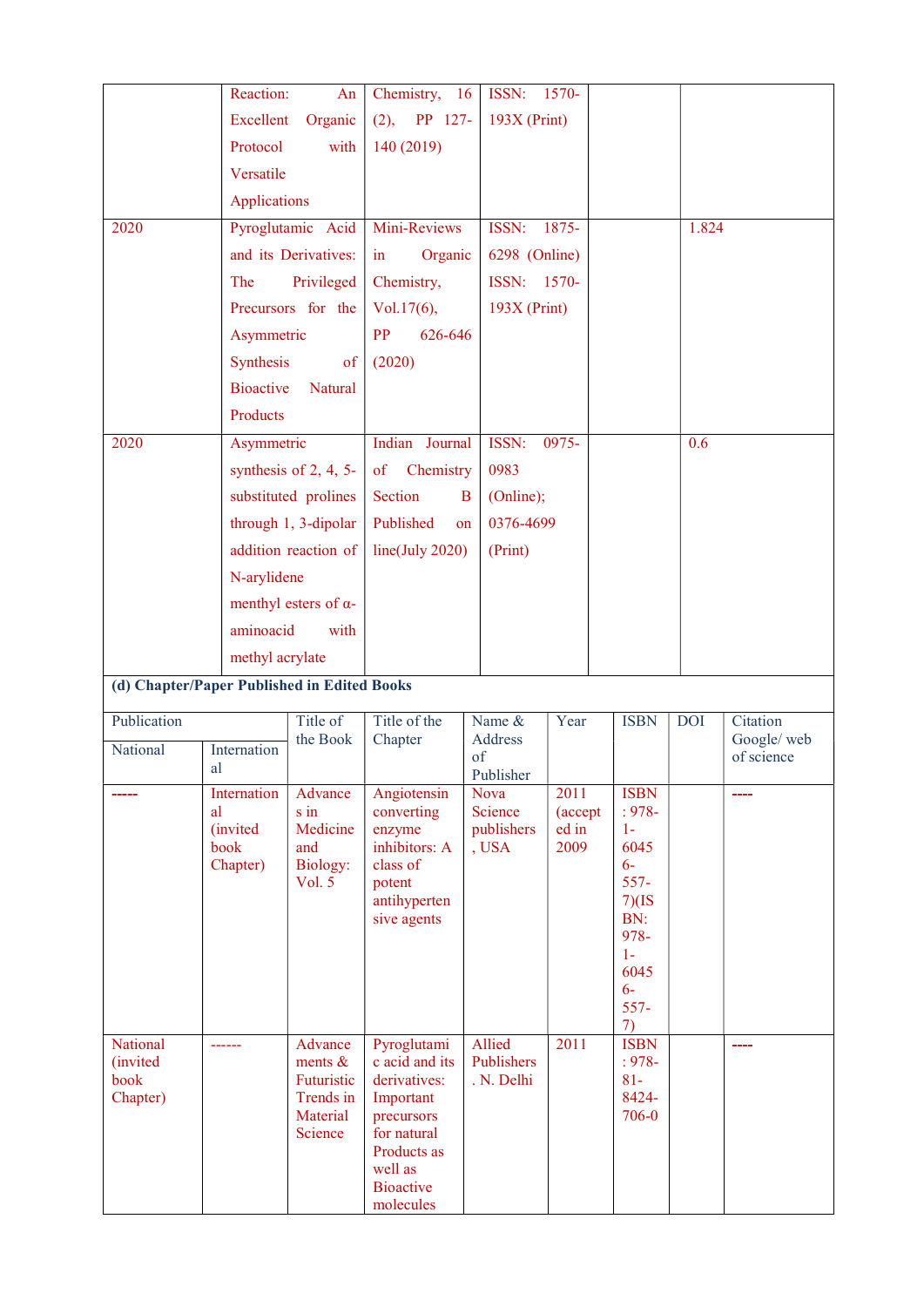|                                              | Internation<br>al<br><i>(invited)</i><br>book<br>Chapter)                                                                                                                                                                                                                                                                                                                                                                                                                                                                                                                                                                                                                                                                           | <b>Bio</b><br>Chemistr<br>y<br>research<br>updates                                             | Angiotensin<br>converting<br>enzyme<br>inhibitors: A<br>class of<br>potent<br>antihyperten<br>sive agents<br>(e) Invited as Resource Lectures Person/Examiner/Expert | <b>Nova</b><br>Science<br>publishers<br>, USA | 2012             | <b>ISBN</b><br>$: 978 -$<br>$1-$<br>6120<br>$9 -$<br>$700 - 8$ |  |                             |  |  |
|----------------------------------------------|-------------------------------------------------------------------------------------------------------------------------------------------------------------------------------------------------------------------------------------------------------------------------------------------------------------------------------------------------------------------------------------------------------------------------------------------------------------------------------------------------------------------------------------------------------------------------------------------------------------------------------------------------------------------------------------------------------------------------------------|------------------------------------------------------------------------------------------------|----------------------------------------------------------------------------------------------------------------------------------------------------------------------|-----------------------------------------------|------------------|----------------------------------------------------------------|--|-----------------------------|--|--|
| <b>Resource</b>                              | <b>Detail of Event</b>                                                                                                                                                                                                                                                                                                                                                                                                                                                                                                                                                                                                                                                                                                              |                                                                                                | <b>Title of</b>                                                                                                                                                      | <b>Institution</b><br><b>Date</b>             |                  |                                                                |  |                             |  |  |
| person<br><b>Sharad Kumar</b>                | <b>IQAC</b> workshop                                                                                                                                                                                                                                                                                                                                                                                                                                                                                                                                                                                                                                                                                                                |                                                                                                | Lecture<br><b>Choice Based</b>                                                                                                                                       | 2015                                          |                  |                                                                |  | M.J.P.Rohilkhand University |  |  |
| Panday                                       |                                                                                                                                                                                                                                                                                                                                                                                                                                                                                                                                                                                                                                                                                                                                     |                                                                                                | credit                                                                                                                                                               |                                               |                  |                                                                |  |                             |  |  |
| <b>Sharad Kumar</b>                          | Research                                                                                                                                                                                                                                                                                                                                                                                                                                                                                                                                                                                                                                                                                                                            |                                                                                                | system(CBCS)<br>Research                                                                                                                                             | 2018                                          |                  |                                                                |  | M.J.P.Rohilkhand University |  |  |
| Panday                                       | orientation                                                                                                                                                                                                                                                                                                                                                                                                                                                                                                                                                                                                                                                                                                                         |                                                                                                | bibliography &                                                                                                                                                       |                                               |                  |                                                                |  |                             |  |  |
| (f) Seminars/Conferences/Workshops Organized | workshop                                                                                                                                                                                                                                                                                                                                                                                                                                                                                                                                                                                                                                                                                                                            |                                                                                                | referencing                                                                                                                                                          |                                               |                  |                                                                |  |                             |  |  |
|                                              |                                                                                                                                                                                                                                                                                                                                                                                                                                                                                                                                                                                                                                                                                                                                     |                                                                                                |                                                                                                                                                                      |                                               |                  |                                                                |  |                             |  |  |
| 1.<br>2.<br>3.<br>4.                         | Organized a National Seminar on "Management of Environmental Pollution For sustainable Energy Production<br>held in April 2010 as Joint Secretary of Local Organizing Committee<br>Organized a National Seminar on "Advancements & Futuristic Trends in Material Science(AFTMS-2011)"<br>as coordinator, Technical Committee held in April 2011 at M.J.P.Rohilkhand University, Bareilly<br>Organized one week National Workshop on "Recent Advances in Organic & Polymer Chemistry<br>(RAOPC-1)" w.e.f. February 17-22, 2014 as Coordinator of Workshop<br>Organized one week National Workshop on "Innovative Research on Materials in Science and<br>Engineering (IRMSE-2017)" w.e.f. April 17-22, 2014 as Chairman of workshop. |                                                                                                |                                                                                                                                                                      |                                               |                  |                                                                |  |                             |  |  |
|                                              |                                                                                                                                                                                                                                                                                                                                                                                                                                                                                                                                                                                                                                                                                                                                     |                                                                                                |                                                                                                                                                                      |                                               |                  |                                                                |  |                             |  |  |
| Year                                         |                                                                                                                                                                                                                                                                                                                                                                                                                                                                                                                                                                                                                                                                                                                                     | <b>Name of Project</b>                                                                         | (g) Projects (With Title, Year, Grants, Funding Agency and Collaborations)<br><b>Funding Agency</b>                                                                  |                                               | <b>Amount</b>    | <b>Duration</b>                                                |  |                             |  |  |
|                                              |                                                                                                                                                                                                                                                                                                                                                                                                                                                                                                                                                                                                                                                                                                                                     |                                                                                                |                                                                                                                                                                      |                                               |                  | From                                                           |  | <b>Till</b>                 |  |  |
| 2007                                         | Chiral<br>of<br>Synthesis<br>an<br>neoplastic<br>piperidine<br>anisomycin<br>antifungal<br>antibiotic.                                                                                                                                                                                                                                                                                                                                                                                                                                                                                                                                                                                                                              | functionlization<br>pyroglutamates:<br>of<br>Pseudodistomin<br>anti<br>alkaloid and (-)-<br>an | UGC, N. Delhi                                                                                                                                                        |                                               | $Rs.6,09,000/=$  | April 2007                                                     |  | March 2010                  |  |  |
| 2011                                         | Synthesis<br>potent<br>Angiotensin<br>converting<br>enzyme<br>inhibitors<br>S                                                                                                                                                                                                                                                                                                                                                                                                                                                                                                                                                                                                                                                       | of<br><b>as</b><br>antihypertensive                                                            | UGC, N. Delhi                                                                                                                                                        |                                               | $Rs.8,81,000/=$  | <b>July 2011</b>                                               |  | December<br>2014            |  |  |
| 2019                                         | synthesis of                                                                                                                                                                                                                                                                                                                                                                                                                                                                                                                                                                                                                                                                                                                        | Designing and<br>potential ACE<br>inhibitors and A-                                            | TEQIP(MHRD)                                                                                                                                                          |                                               | Rs. $2,00,000/=$ | <b>July 2019</b>                                               |  | March 2021                  |  |  |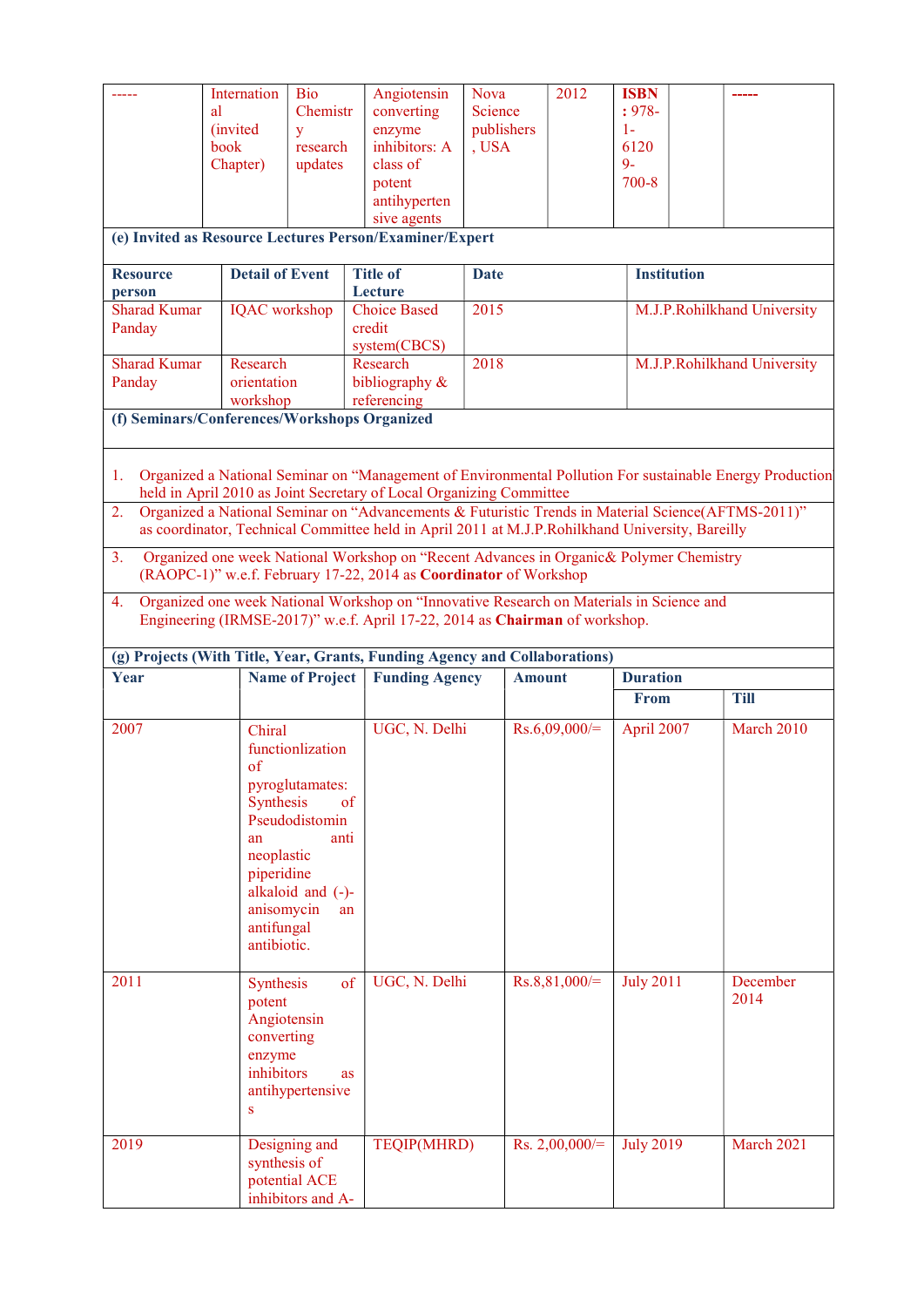|                                                                                             | II antagonists                                                                                             |  |                  |                |                  |               |  |  |
|---------------------------------------------------------------------------------------------|------------------------------------------------------------------------------------------------------------|--|------------------|----------------|------------------|---------------|--|--|
| (h) Administrative Positions/Assignments Held                                               |                                                                                                            |  |                  |                |                  |               |  |  |
| Post                                                                                        | Organization                                                                                               |  | <b>Duration</b>  |                |                  |               |  |  |
|                                                                                             |                                                                                                            |  | From             |                | T <sub>o</sub>   |               |  |  |
| Head, Deptt. of<br>Chemistry                                                                | M.J.P.Rohilkhand University,<br><b>Bareilly</b>                                                            |  | Feb.1996         |                | October 2017     |               |  |  |
| Head, Deptt. of<br>Pharmacy                                                                 | M.J.P.Rohilkhand University,<br><b>Bareilly</b>                                                            |  | July.1997        |                |                  | November 1998 |  |  |
| I/C IET Library                                                                             | M.J.P.Rohilkhand University,<br><b>Bareilly</b>                                                            |  | Feb.1996         |                | <b>June 1997</b> |               |  |  |
| I/C, IET<br>Examination                                                                     | M.J.P.Rohilkhand University,<br><b>Bareilly</b>                                                            |  | <b>July 1998</b> |                | <b>June 2000</b> |               |  |  |
| I/C, Academic                                                                               | M.J.P.Rohilkhand University,<br><b>Bareilly</b>                                                            |  |                  | October 2002   | October 2008     |               |  |  |
| <b>ADSW</b>                                                                                 | M.J.P.Rohilkhand University,<br><b>Bareilly</b>                                                            |  |                  | September 2001 | January 2003     |               |  |  |
| Warden, New<br><b>Boys Hostel</b>                                                           | M.J.P.Rohilkhand University,<br><b>Bareilly</b>                                                            |  |                  | December 2008  | April 2011       |               |  |  |
| Chairman, IET<br>Purchase<br>committee                                                      | M.J.P.Rohilkhand University,<br><b>Bareilly</b>                                                            |  |                  | December 2014  | March 2017       |               |  |  |
| Chief,<br>$\rightarrow$<br>Employment<br><b>Bureau</b>                                      | M.J.P.Rohilkhand University,<br><b>Bareilly</b>                                                            |  |                  | February 2012  | January 2013     |               |  |  |
| Chief co-ordinator,<br><b>Entrance Cell</b>                                                 | M.J.P.Rohilkhand University,<br><b>Bareilly</b>                                                            |  |                  | February 2018  | Till date        |               |  |  |
| Coordinator,<br>Online Admission                                                            | M.J.P.Rohilkhand University,<br><b>Bareilly</b>                                                            |  |                  | February 2019  | Till date        |               |  |  |
| Dean, Faculty of                                                                            | M.J.P.Rohilkhand University,                                                                               |  | <b>June 2019</b> |                | Till date        |               |  |  |
| Engineering&                                                                                | <b>Bareilly</b>                                                                                            |  |                  |                |                  |               |  |  |
| Technology<br>(i) Seminar/Conference Presentations                                          |                                                                                                            |  |                  |                |                  |               |  |  |
|                                                                                             |                                                                                                            |  |                  |                |                  |               |  |  |
| 1.                                                                                          | An Efficient Synthesis of (5S)-1-benzyl-5-(1H-imidazol-1-ylmethyl)-2-pyrrolidinone (MM1): A Novel          |  |                  |                |                  |               |  |  |
|                                                                                             | antihypertensive agent; J. Prasad, M. B. Pathak and S.K.Panday, International symposium on "Current        |  |                  |                |                  |               |  |  |
|                                                                                             | Trends in Drug Discovery and Research"(CTDDR-2010 held at Central Drug Research Institute,                 |  |                  |                |                  |               |  |  |
|                                                                                             | Luchnow, w.e.f. Feb. 17-21, 2010                                                                           |  |                  |                |                  |               |  |  |
| 2.                                                                                          | An Efficient and straight forward strategy for the synthesis of 5(S)- Aminoalkyl Pyrrolidin-2- ones; M. B. |  |                  |                |                  |               |  |  |
|                                                                                             | Pathak J. Prasad, and S.K.Panday, International symposium on "Current Trends in Drug Discovery and         |  |                  |                |                  |               |  |  |
|                                                                                             | Research" (CTDDR-2010) held at central Drug Research Institute, Lucknow, w.e.f. Feb. 17-21, 2010           |  |                  |                |                  |               |  |  |
| 3.                                                                                          | A simple approach towards the synthesis of N-Benzyl-5(S) - Substituted pyrrolidin-2-one from N-benzyl-     |  |                  |                |                  |               |  |  |
|                                                                                             | 5(S) - pyroglutaminol through Mitsunobu reaction; Sharad Kumar Panday, Harish Kumar and Jagdish            |  |                  |                |                  |               |  |  |
|                                                                                             | Prasad, International symposium on "Current Trends in Drug Discovery and Research" (CTDDR-2016)            |  |                  |                |                  |               |  |  |
|                                                                                             | held at central Drug Research Institute, Lucknow, w.e.f. Feb. 25-28, 2016                                  |  |                  |                |                  |               |  |  |
| 4.                                                                                          | Proline catalyzed aldol reactions of pyroglutamates: Synthesis of 4-substituted pyroglutamates; Sharad     |  |                  |                |                  |               |  |  |
| Kumar Panday, harish Kumar and Munish Kumar; Three day International Conference on Emerging |                                                                                                            |  |                  |                |                  |               |  |  |
|                                                                                             | Materials and applications (ICEMA-2017) held at University of Allahabad w.e.f. Feb-20-22, 2017             |  |                  |                |                  |               |  |  |
| 5.                                                                                          | Proline catalyzed aldol/alkylation reactions of N-benzyl-2(S)-pyroglutamates : Synthesis of 2-substituted  |  |                  |                |                  |               |  |  |
|                                                                                             | pyroglutamates; Sharad Kumar Panday, Munish Kumar and Sameer Kumar Jaggi; National Conference              |  |                  |                |                  |               |  |  |
|                                                                                             | on recent trends and advancements in chemical sciences held at Delhi University w.e.f. March 29-31,        |  |                  |                |                  |               |  |  |
| 2019                                                                                        |                                                                                                            |  |                  |                |                  |               |  |  |
| (j) Memberships of Academic/Professional Bodies                                             |                                                                                                            |  |                  |                |                  |               |  |  |